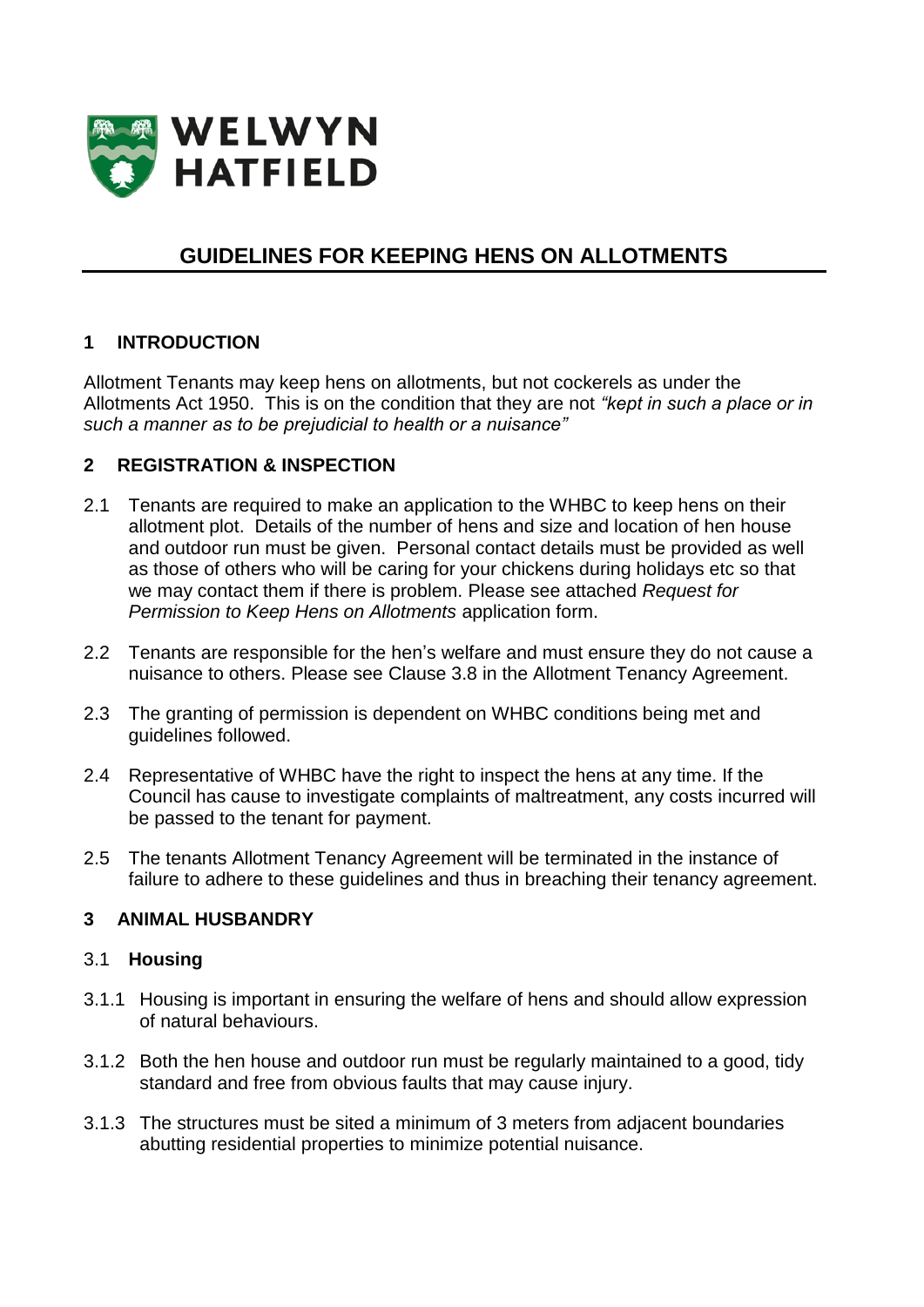## 3.1.4 Hen house

- 3.1.4.1 A fully enclosed shelter providing a minimum size of 2 square feet (0.2m2) per hen is required. The optimum permitted size will be 4 ft by 3ft. The maximum permitted size of building structure on an allotment is 6ft x 8ft and only one structure per allotment plot.
- 3.1.4.2 The fully enclosed shelter must provide the following:
- 3.1.4.3 Protection from predators.
- 3.1.4.4 Clean dry bedding material to absorb moisture and odour (e.g. wood shavings or straw).
- 3.1.4.5 Warmth during colder months or shade during summer. As a general guide the aim should be to achieve a temperature range of 10°C - 20°C.
- 3.1.4.6 Be draught free but have adequate ventilation.
- 3.1.4.7 Perches for sleeping, approximately 305cm wide with rounded corners to enable them to grip.
- 3.1.4.8 Nest boxes for laying eggs.
- 3.1.5 Outdoor Run
- 3.1.5.1 Fully enclosed caged run that provides a minimum size of 4 square feet (0.4m2) per Hen, providing the hens with plenty of space to dig, dust themselves and flap their wings. The optimum size is 6ft x 8ft.
- 3.1.5.2 There should be an additional means of overhead shelter e.g. shrubs to provide hens with protection from direct sunlight, strong wind and driving rain.
- 3.1.5.3 The structure must be allowed periods of rest to allow the ground to recover.
- 3.1.5.4 The total area of the hen house and run should not exceed more than 10% of the total allotment plot area although the maximum permitted size will be 10ft x 12ft.

### 3.2 **Food & Water**

- 3.2.1 Hens should have continuous and plentiful access to cool, clean and fresh water, feed appropriate to the age and species of hen and in sufficient quantities as well as insoluble grit to aid digestion.
- 3.2.2 Food stuffs must be stored so they are kept clean, tidy, and properly protected from rodents and other pests.

### 3.3 **Health**

### 3.3.1 Welfare

3.3.1.1 The allotment tenant is responsible for ensuring that their hens are free from distress, pain, injury and disease.